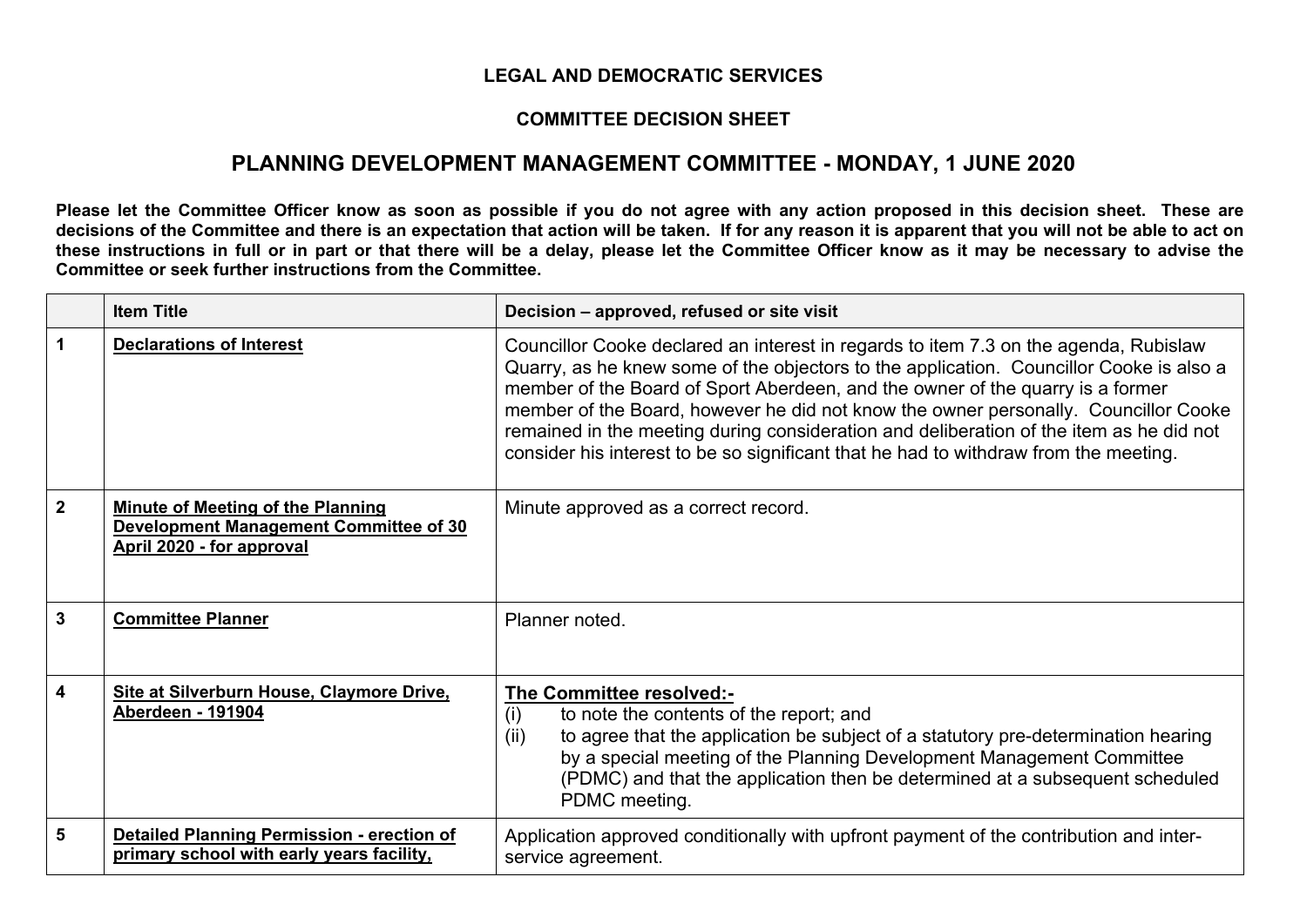|                | <b>Item Title</b>                                                                                                                                                                                                                                                                                                                                                                                                 | Decision – approved, refused or site visit                                                                                                                                                                                                                                                                                                                                                                                                                                                                                                                                                                                                                                                                                                                                                                                                                                                                                                    |
|----------------|-------------------------------------------------------------------------------------------------------------------------------------------------------------------------------------------------------------------------------------------------------------------------------------------------------------------------------------------------------------------------------------------------------------------|-----------------------------------------------------------------------------------------------------------------------------------------------------------------------------------------------------------------------------------------------------------------------------------------------------------------------------------------------------------------------------------------------------------------------------------------------------------------------------------------------------------------------------------------------------------------------------------------------------------------------------------------------------------------------------------------------------------------------------------------------------------------------------------------------------------------------------------------------------------------------------------------------------------------------------------------------|
|                | associated 3G pitch, soft and hard<br>landscaping, alterations to access and all<br>associated works - Former Tillydrone Infant<br>School site, Coningham Gardens Aberdeen                                                                                                                                                                                                                                        |                                                                                                                                                                                                                                                                                                                                                                                                                                                                                                                                                                                                                                                                                                                                                                                                                                                                                                                                               |
|                | Planning Reference - 200206/DPP                                                                                                                                                                                                                                                                                                                                                                                   |                                                                                                                                                                                                                                                                                                                                                                                                                                                                                                                                                                                                                                                                                                                                                                                                                                                                                                                                               |
|                | All documents associated with this<br>application can be found at the following link<br>and enter the reference number above:-<br>Link.                                                                                                                                                                                                                                                                           |                                                                                                                                                                                                                                                                                                                                                                                                                                                                                                                                                                                                                                                                                                                                                                                                                                                                                                                                               |
|                | Planning Officer: Aoife Murphy                                                                                                                                                                                                                                                                                                                                                                                    |                                                                                                                                                                                                                                                                                                                                                                                                                                                                                                                                                                                                                                                                                                                                                                                                                                                                                                                                               |
| 6              | Detailed Planning Permission - erection of 6<br>residential flats with associated landscaping -<br>44/46 Bedford Road Aberdeen<br>Planning Reference - 200303<br>All documents associated with this                                                                                                                                                                                                               | Willingness to approve conditionally subject to securing a legal agreement to deliver<br>developer obligations towards the car club.                                                                                                                                                                                                                                                                                                                                                                                                                                                                                                                                                                                                                                                                                                                                                                                                          |
|                | application can be found at the following link<br>and enter the reference number above:-<br>Link.                                                                                                                                                                                                                                                                                                                 |                                                                                                                                                                                                                                                                                                                                                                                                                                                                                                                                                                                                                                                                                                                                                                                                                                                                                                                                               |
| $\overline{7}$ | <b>Planning Officer: Robert Forbes</b>                                                                                                                                                                                                                                                                                                                                                                            |                                                                                                                                                                                                                                                                                                                                                                                                                                                                                                                                                                                                                                                                                                                                                                                                                                                                                                                                               |
|                | <b>Detailed Planning Permission - Residential</b><br>development of 245 private rented sector flats<br>(up to nine storeys and two basement levels)<br>with amenity space, 254 car parking spaces,<br>two publicly accessible car club vehicles,<br>residents' gym, residents' function room,<br>public bistro and public promenade with<br>viewpoints to quarry - Rubislaw Quarry<br>Planning Reference - 200042 | Application refused as it was felt that it does not represent sustainable development in terms of<br>Scottish Planning Policy for the following reasons:<br>The proposal was considered contrary to the following Policies of the Aberdeen Local<br>Development Plan 2017<br>Policies D1, D3 and H1 in as far as it constitutes overdevelopment, is not designed for context<br>and is of an incongruous design that does not have a vertical emphasis. Furthermore, it would<br>have an adverse effect on the visual amenity by virtue of its dominant scale and<br>overshadowing/overlooking of the area including adjoining houses and offices.<br>It does not comply with Policy T2 as it fails to provide adequate parking provision and therefore<br>is not in accordance with adopted Supplementary Guidance on Transportation;<br>It does not comply with Policy NE1 in as far as it would result in the loss of green space. Finally |